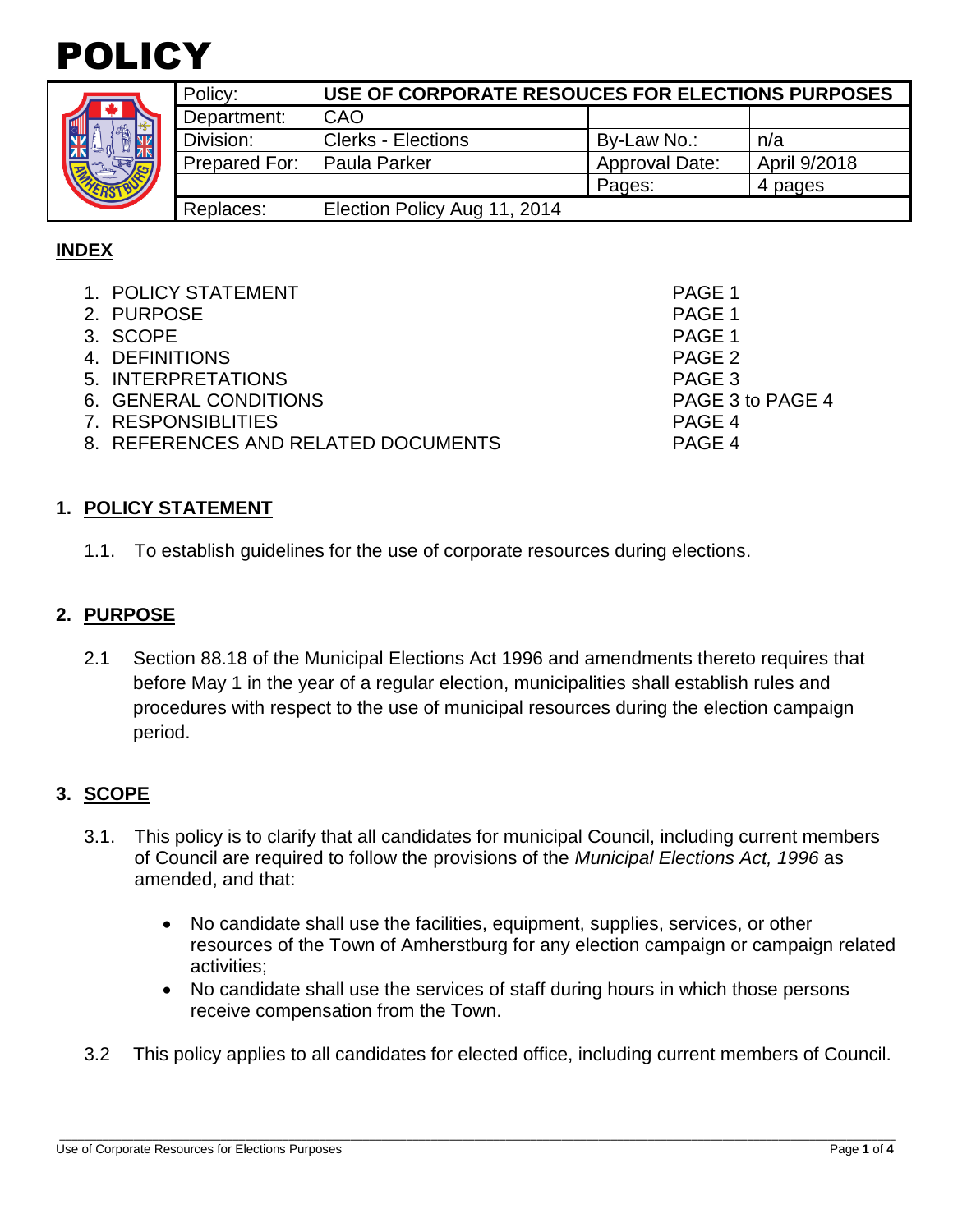### **4. DEFINITIONS**

- 4.1. **Act** means the *Municipal Elections Act, 1996,* as amended.
- 4.2. **Candidate** means a person who has filed a nomination for an office pursuant to Section 33 of the *Municipal Elections Act, 1996,* as amended.
- 4.3. **Chief Administrative Officer (CAO)** is the Chief Administrative Officer for the Corporation of the Town of Amherstburg, which includes the roles and responsibilities as laid out in Section 229 of the Municipal Act, 2001.
- 4.4. **Clerk** is the Municipal Clerk for the Corporation of the Town of Amherstburg, which includes the roles and responsibilities as laid out in Section 228 of the Municipal Act, 2001.
- 4.5. **Council** refers to the current elected Council for the Corporation of the Town of Amherstburg. This includes, as an entirety, the Mayor, Deputy Mayor and Councillors.
- 4.6. **Director** is the person responsible for direction and operational control of a division as defined on the Town's organizational structure.
- 4.7. **Manager** reports directly to a Director (or the CAO in some instances) and who is responsible for a department within a division of the Corporation, as defined on the Town's organizational structure.
- 4.8. **Office** means a member of the Council of the Town of Amherstburg or Trustee of any school board;
- 4.9. **Resources** include but are not limited to, telephone, voice mail, computer, printer, scanner, cell phone, smart phone, fax machine, copier, consumables related to the above equipment such as paper, toner, etc.
- 4.10. **Senior Management Team (SMT)** is comprised of the Chief Administrative Officer and the Directors. If a Director is unavailable, a delegate may be assigned.
- 4.11. **Staff** is any person (or group thereof) who supplies services to the Corporation for wages including any union or non-union, regular or temporary, full-time, part-time, seasonal or casual staff member, including but not limited to permanent staff, temporary staff, committee members, students, recreation staff, contract employees, paid work placements, and adult crossing guards.
- 4.12. **Town Resources** means real property, goods and/or services owned, controlled, acquired, paid by, and/or operated by the Town including but not limited to materials, equipment, community centers and other facilities, technology, Town developed computer programs and technological innovations, databases, intellectual property and supplies.
- 4.13. **Town** is the Corporation of the Town of Amherstburg, including its Boards and Committees.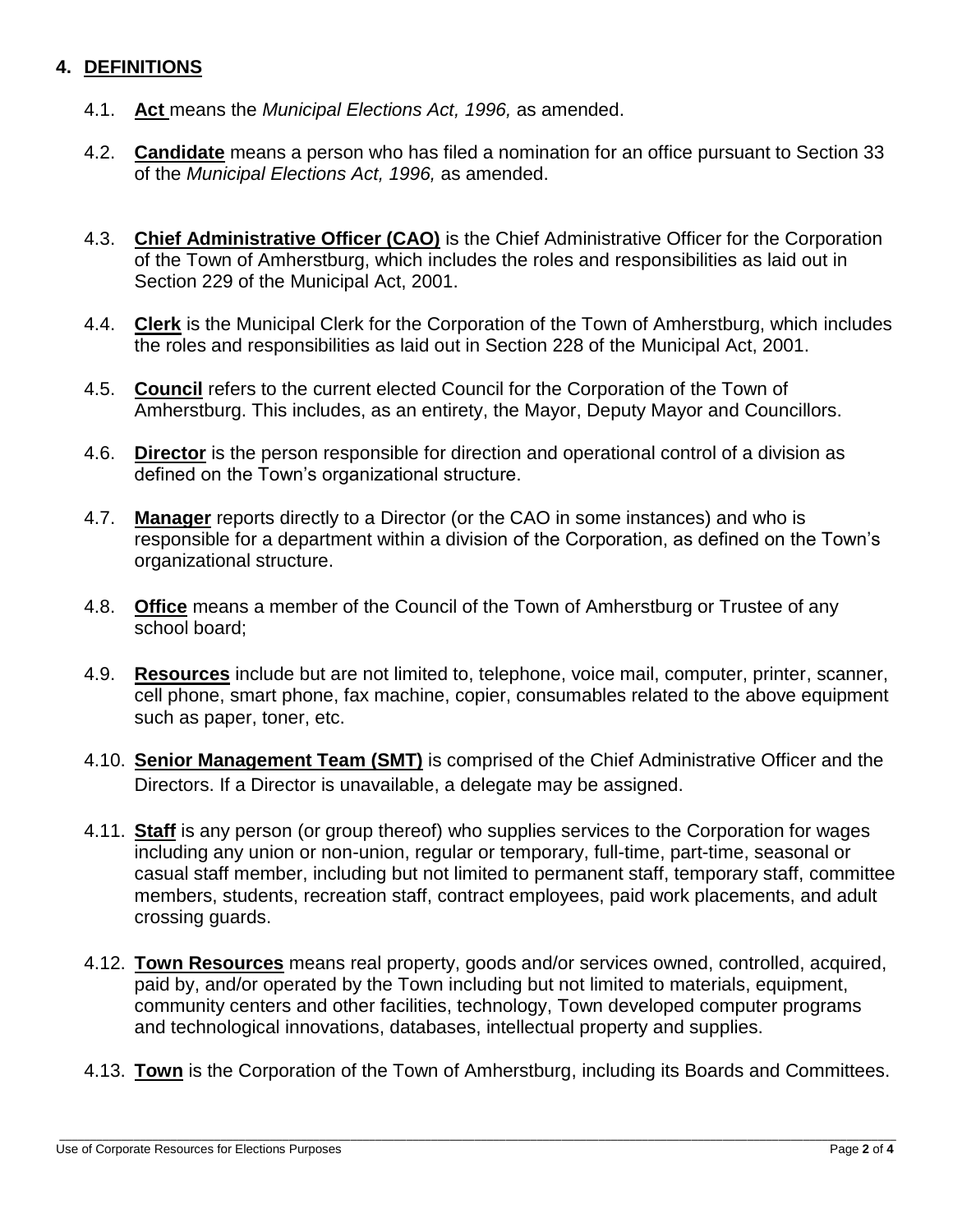## **5. INTERPRETATIONS**

- 5.1. Any reference in this Policy to any statute or any section of a statute shall, unless expressly stated, be deemed to be reference to the statute as amended, restated or re-enacted from time to time. Any references to a By-law or Town policy shall be deemed to be a reference to the most recent passed policy or By-law and any replacements thereto.
- 5.2. Nothing in this policy expressed or implied shall prohibit a member of Amherstburg Council or a School Board Trustee for performing their job as an elected official, nor impede them from representing the interests of their constituents.

### **6. GENERAL CONDITIONS**

#### 6.1. **Use of Corporate Resources**

In accordance with the *Municipal Elections Act, 1996,* as amended:

- 6.1.1 Town resources may not be used by candidates for any election related purposes.
- 6.1.2 No candidate shall undertake campaign related activities on Town owned and/or operated facilities.
- 6.1.3 No candidate shall use the services of persons during hours in which those persons receive any compensation form the Town.
- 6.1.4 Neither campaign related signs nor any other election related material will be displayed on or in any Town owned and/or operated facilities.
- 6.1.5 Council Members may not:
	- Print or distribute any material paid by municipal funds that illustrates that a Member of Council or any other individual is registered in an election or where they will be running for office;
	- Profile (name or photograph), any individual who is registered as a candidate in any election or make reference to any material paid by municipal funds;
	- Print or distribute any material using municipal funds that makes reference to, or contains the names or photographs, or identifies registered candidates for municipal election;
	- Use websites or domain names that are funded by the Town;
	- Use the Town's voice mail system to record election related messages and the computer network (including the Town's e-mail system) to distribute election related correspondence.
- 6.1.6 The Town's logo, crest, slogan(s) etc. may not be printed or distributed on any election materials or included on any election campaign related website, except